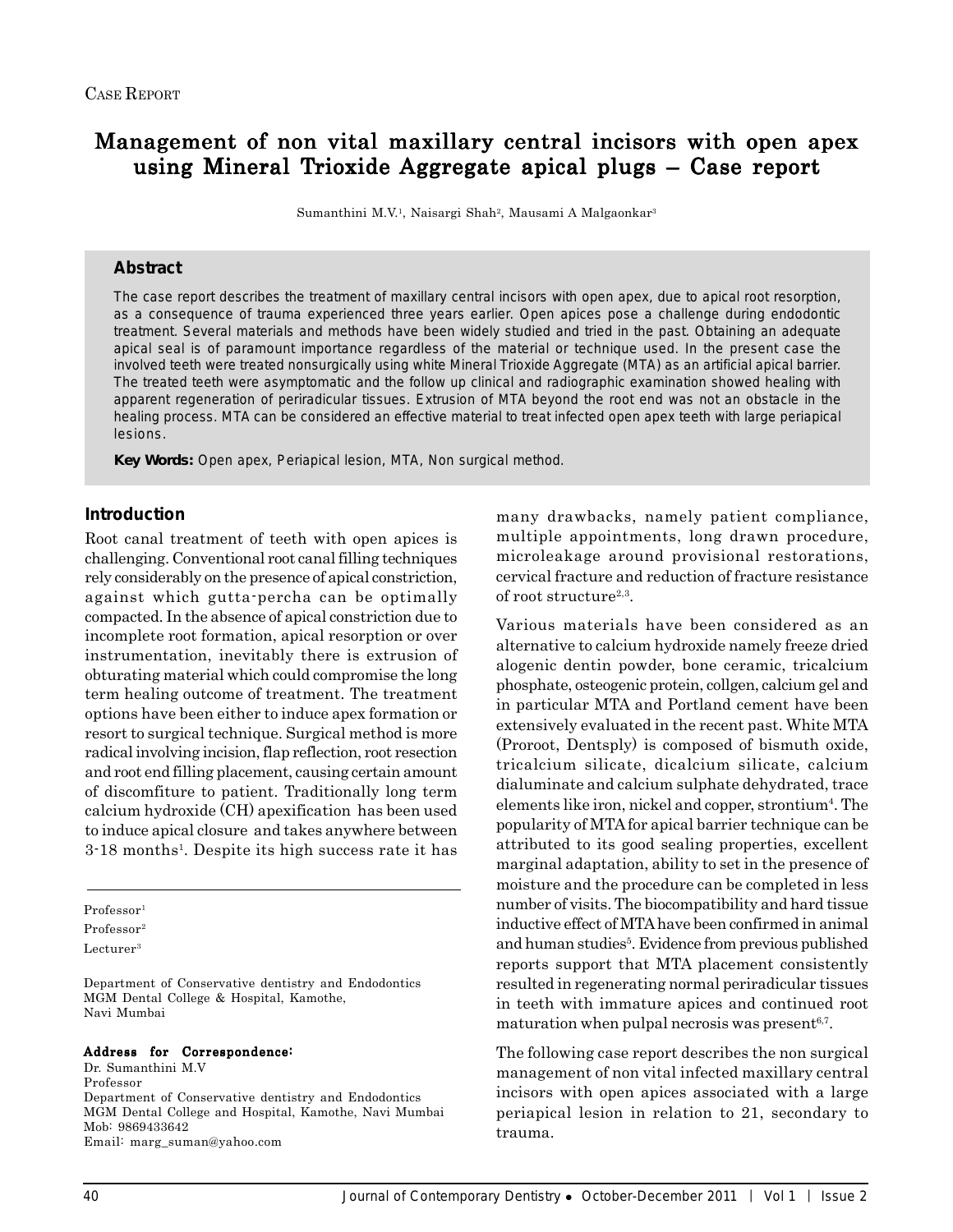# **Case report**

A young lady aged 21 years was referred to outpatient clinic, Department of Conservative Dentistry and Endodontics with a chief complaint of continuous throbbing pain in relation to maxillary central incisors (11 and 21) since two days, discoloration and pus discharge from the palatal aspect, in relation to maxillary central incisors since one year (Fig.1). Patient gave a history of trauma 3 years ago. On examination, 11 showed discoloration and Ellis class 3 fracture involving mesial angle. While 21 had brownish discoloration. Both teeth were tender on percussion, with a sinus tract in the palatal aspect and non vital. The teeth 13,12,22 and 23 responded normally to vitality tests. Following clinical and radiological (Fig.2) examination a diagnosis of chronic periradicular abscess, with an acute exacerbation was made. Radiograph revealed apical root resorption with an open apex in both the teeth in question. Medical history was non contributory.

All treatment procedures were carried out under rubber dam isolation. Root canal access cavities were prepared in 11,21 and the canals were explored. Copious pus exuded through the canal of 21. Both teeth





had a single canal and no apical stop.An#80



Fig. 2 - Preoperative radiograph, note the periapical lesion in 21, indicated by the arrow.



Fig. 3 - Radiograph showing Working length determination.



Fig. 4 - Radiograph showing MTA apical plug placement in 11 and 21.



Fig. 5 - Radiograph showing obturation of 11 and 21 note the extrusion of MTA indicated by the arrow.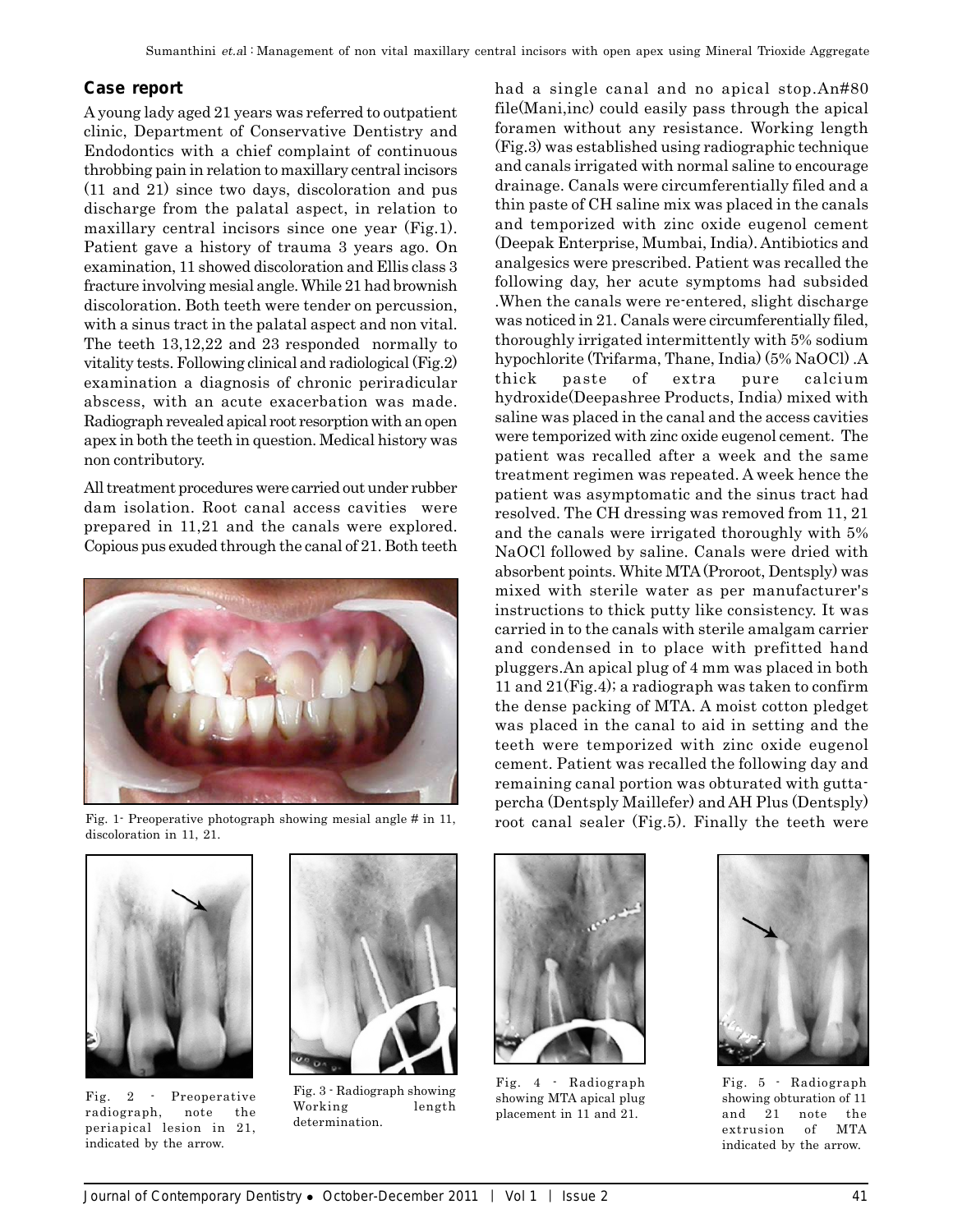restored with resin composite in both the access cavities followed by metal ceramic crowns (Fig.6, 7). Patient was recalled for regular checkups to follow the treatment out come at regular time intervals, (Fig.8, 9) and further long term follow-up.



Fig. 6 - Photograph showing tooth preparation done in 11, 21.



Fig. 7 - Photograph showing 11, 21 restored with metal ceramic crowns.



Fig. 8 - Three month follow up radiograph showing hard tissue deposition over MTA surface indicated by the arrow and extruded MTA surrounded by osseous tissue.



Fig. 9 - 9 Month follow up radiograph showing satisfactory healing of periapical lesion in relation to 11 and 21.

#### **Discussion**

Traumatic injury to mature teeth results in pulp necrosis due to periapical neurovascular supply damage .When injury damages the protective layer of precementum, inflammation of pulp or periodontium will induce resorption in root and bone as the microbial toxins can pass through the dentinal tubules and stimulate an inflammatory response. In the present case, the maxillary central incisors had open apices caused due to apical root resorption and chronic apical abscess in 11 and 21 respectively as a result of trauma induced apical periodontitis and pulp necrosis. The objective here is to control infection and induce apical closure.CH as an intracanal dressing has been the most widely used and clinically accepted for over 40 years. Recent research evidence has demonstrated that the long term calcium hydroxide apexification treatment, significantly reduces the fracture resistance of the tooth3 .This is attributed to decreased organic support of dentin matrix leading to disruption of the bond between the collagen fibrils and hydroxyapatite crystals that negatively influence the mechanical properties of dentin. In the present case calcium hydroxide was used for a short duration as an intracanal medicament since it is known to significantly reduce the endodontic micro flora without compromising the fracture resistance of dentin. Calcium hydroxide when placed for not more than 30 days does not cause any deleterious effect on dentin<sup>2</sup>. Bidar etal found in their study that medication with calcium hydroxide improved the marginal adaptation of MTA8 . Shabahang et al in their animal studies demonstrated a more predictable healing outcome when MTA is used to obturate open apex teeth when compared with teeth treated with calcium hydroxide<sup>9</sup>.MTA represents a contemporary version of the primary monoblock in attempts to strengthen immature tooth roots. Although MTA does not bond to dentin interaction of the released calcium and hydroxyl ions of MTA with a phosphate containing synthetic body fluid results in formation of apatite like interfacial deposits. These deposits improve the frictional resistance of MTA to the root canal walls and accounts for the seal of MTA in orthograde obturation and perforation repair<sup>10</sup>.

Following the calcium hydroxide medication the patient was asymptomatic and there was cessation of pus discharge from the canal. A 4mm MTA apical plug was placed in both the incisor teeth. Invitro studies have suggested that a 4-5mm of MTA plug is sufficient to provide an adequate seal. This is also supported by retrospective studies under taken to evaluate the treatment outcomes of artificial apical barrier with MTA in teeth with immature apices 11,12. The biocompatibility of MTA is well documented. It promotes the formation of cementum coverage over